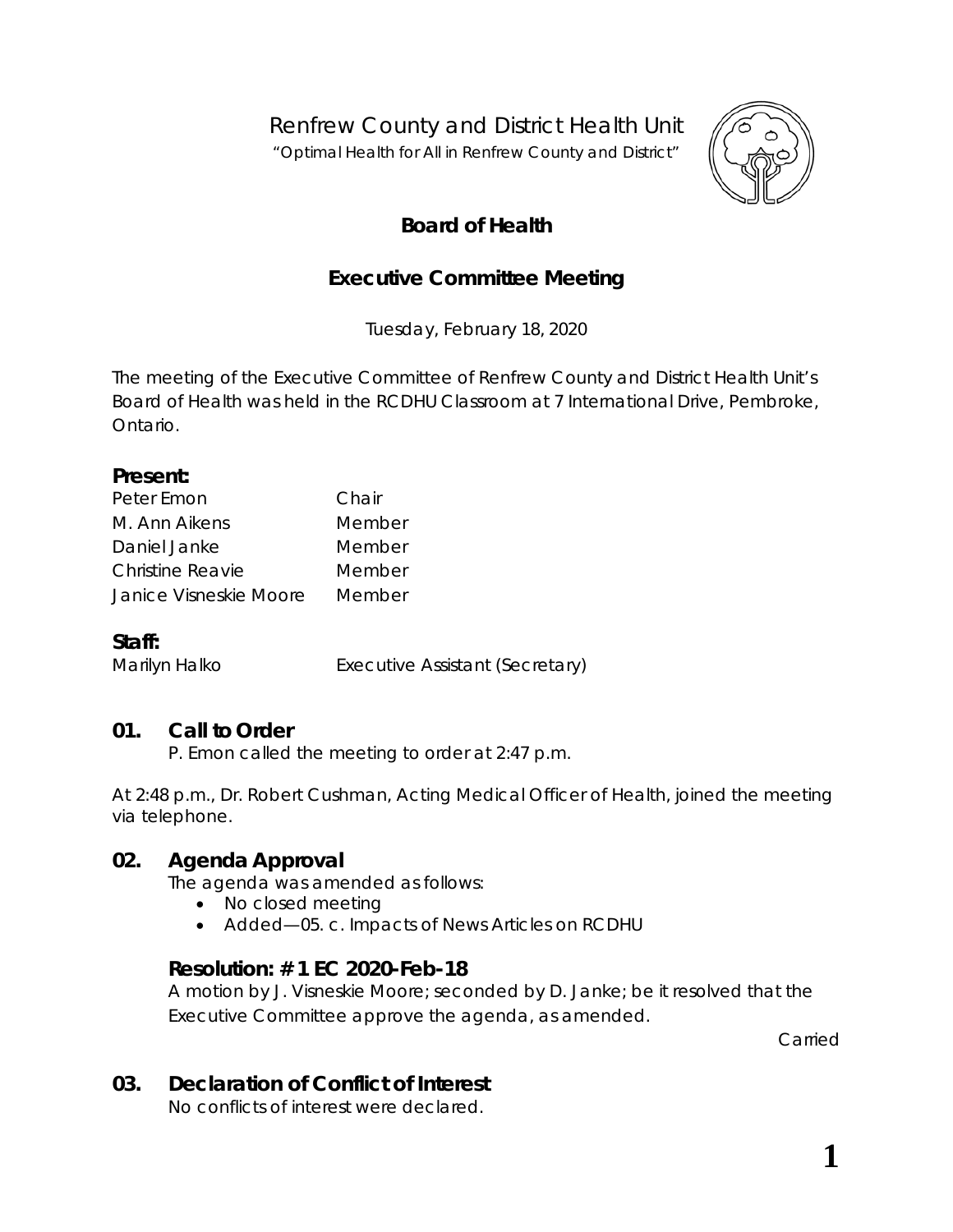## **04. Minutes of Previous Meetings (Approval)**

a. Approval of the minutes from the Executive Committee meeting held on Monday, January 27, 2020.

## **Resolution: # 2 EC 2020-Feb-18**

A motion by M. A. Aikens; seconded by C. Reavie; be it resolved that the meeting minutes for the Executive Committee meeting held on Monday, January 27, 2020, be approved, as presented.

Carried

b. Approval of the minutes from the Executive Committee meeting held on Tuesday, February 04, 2020—Meeting A.

### **Resolution: # 3 EC 2020-Feb-18**

A motion by D. Janke; seconded by M. A. Aikens; be it resolved that the meeting minutes for the Executive Committee—Meeting A, held on Tuesday, February 04, 2020, be approved, as presented.

Carried

c. Approval of the minutes from the Executive Committee meeting held on Tuesday, February 04, 2020—Meeting B.

The minutes were amended as follows:

• The press release by Melissa Botz and Mike Barber was moved to the end of the minutes before the Chair's signature line and introduced with—Note: . . .

## **Resolution: # 4 EC 2020-Feb-18**

A motion by M. A. Aikens; seconded by C. Reavie; be it resolved that the meeting minutes for the Executive Committee—Meeting B, held on Tuesday, February 04, 2020, be approved, as amended.

Carried

# **05. Public Health Modernization**

- a. County of Renfrew Position Papers
	- i. Investing in Municipal Health Care to End Hallway Health Care The revisions recommended by the Committee are reflected in the following hyperlink, and recorded below:
		- [Investing in Municipal Health Care to End Hallway Health Care](http://portal.rcdhu.com/board/wp-content/uploads/2020/02/Investing-in-Municipal-Health-Care-to-End-Hallway-Health-Care-revised-2020-Feb-18-EC.pdf)
			- page numbering is reflective of the pages in the above hyperlink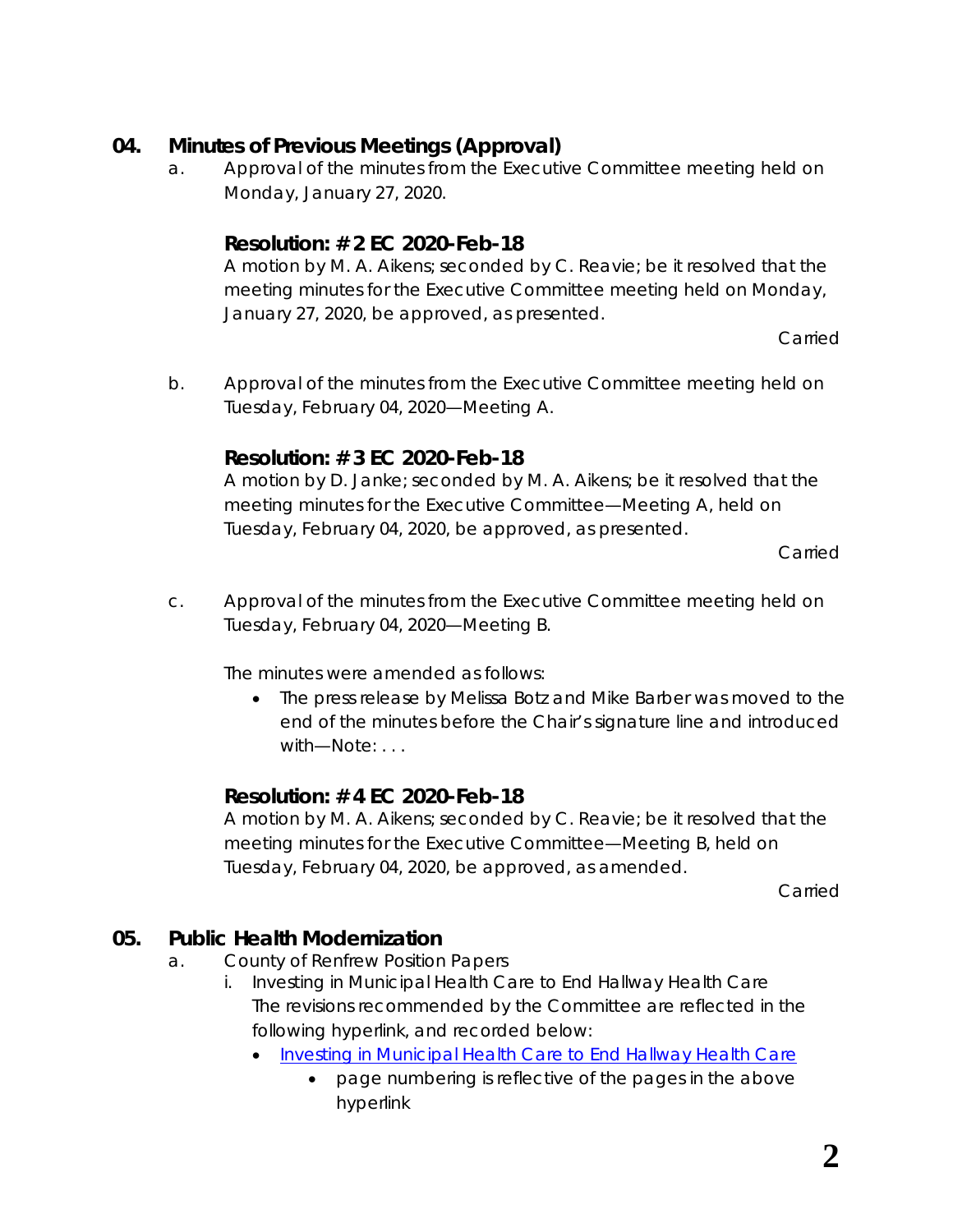- page one—third paragraph—County of Renfrew *and the* City of Pembroke—remove—*and the Renfrew County and District Board of Health*
- page one—fourth paragraph—remove—*public health,*
- page two—Recommendation #9—remove find—add *explore potential* efficiencies
- page two—delete—Recommendation #11
- page two—Recommendation #12 becomes *#11*: add—*Any potential* savings from the *(integration)—would be reinvested into local public health programs and services for the residents of Renfrew County and District.—*delete*—to the benefit of the municipal funding partners.*
- page two—Recommendation #13 becomes*-- Recommendation#12*
- page eight—Recommendation #6—delete—*Public H* change to*--health and social services* programs*.*
- page nine*—first paragraph after 16.—put in parenthesis (integration)--add—other health and social—delete—such as Public Health*
- page ten—second paragraph—delete—*Public Health,*
- page 12—fourth paragraph—delete—*unique*—replace with—*critical/important*
- page 13—first paragraph under Municipal Governance replace—*need*—with—*potential* for *semi-autonomous governance structure such as the City of Ottawa*.—delete *duplicate governance and administration of public health offices by integrating Boards of Health (BoH) governance into municipal councils such as the City of Ottawa Board of Health.—add—As elected . . . working together with locally appointed members/stakeholders are closest to the people, and are in the best position to make service delivery decisions that will ensure the best position services and programs for the residents of Renfrew County and District.* delete*—are closest to the people, there are local synergies to take on the responsibilities of the BoH.*
- page 14—add—*Recommendation #9: Collaboratively support the Board of Health in its efforts to secure a Medical Officer of Health (MOH) model that meets the requirements related to the oversight of public health programs and services as required by the Health Protection and Promotion Act (HPPA).*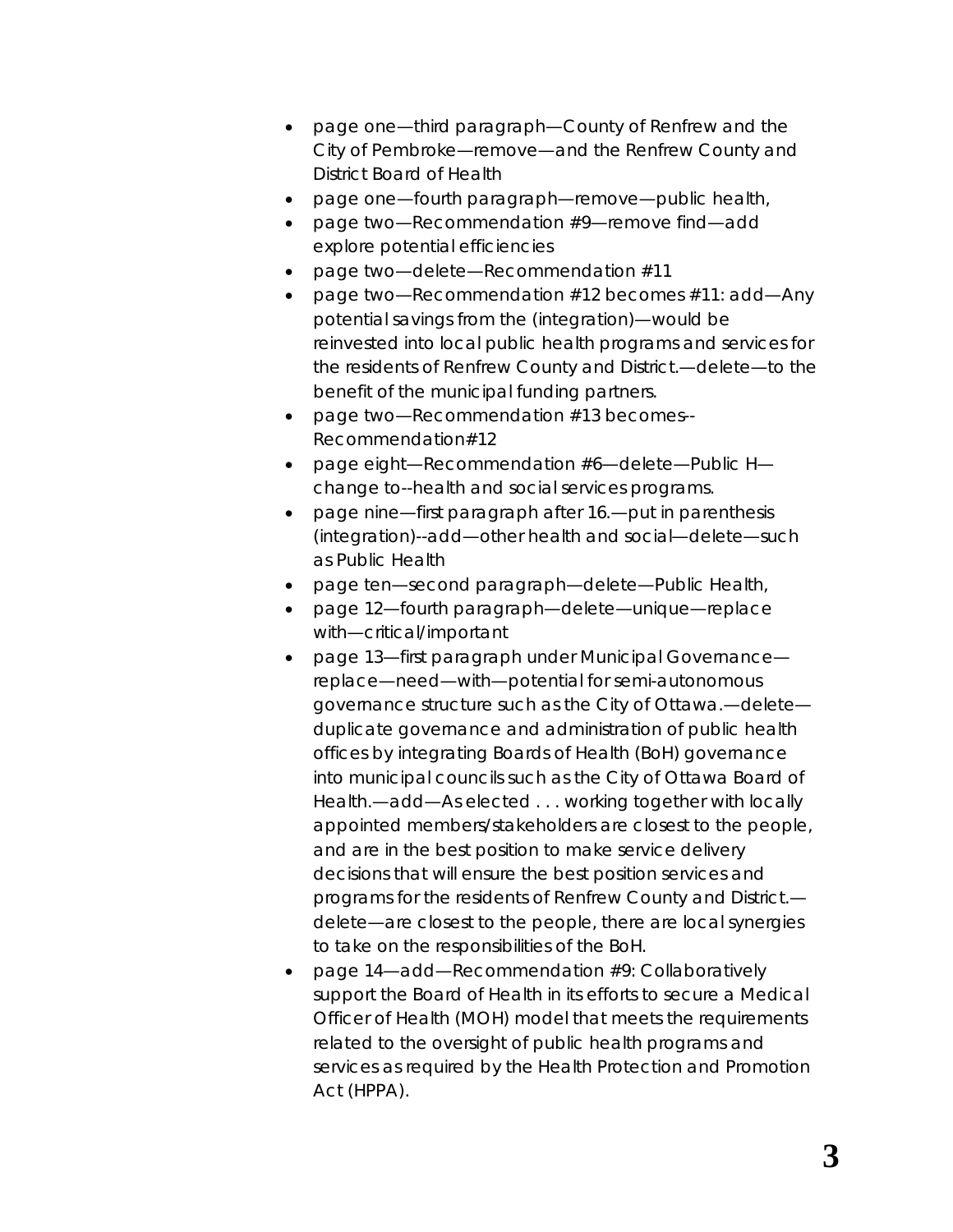- page 15—first paragraph—delete*—by integrating—*add *coordinating—*delete*—there* and *by—*add*—may provide*
- page 15—Recommendation #9 becomes *Recommendation#10—add—*find *any potential* efficiencies
- page 15—delete—the original Recommendation #10—(it was moved to Municipal Governance)
- page 15—Recommendation #11 is already listed as Recommendation #6 under the paramedic section on page eight
- page 15—Recommendation #12 becomes *Recommendation #10*—add—*Any cost* . . . delete *integration*—add—*coordination—*after would*—add reinvested in the public health programs and services that supports positive health outcomes for the residents of Renfrew County and District.—*delete*—to the benefit of the municipal funding partners.*
- page 15—Recommendation 13 becomes *Recommendation #11*
- page 15—last paragraph—replace--*can become—*with *may become*
- ii. A Rural Model to End Hallway Health The revisions recommended by the Committee are reflected in the following hyperlink, and recorded below:
	- [A Rural Model to End Hallway Health](http://portal.rcdhu.com/board/wp-content/uploads/2020/02/ARuralModelToEndHallwayHealthCare-OnePager-REVISED-Feb18.pdf)
		- two changes on page two—bullets four and five
		- bullet four—municipal changed to *health and social service programs*
		- bullet five—integration changed to *coordination*—also *and services--*was added to the end of the bullet.
- b. Memo for OPH The Committee discussed the following memo, with points of discussion for the meeting scheduled with OPH Board Members on Friday, February 28, 2020 in Ottawa:
	- [Memo—OPH](http://portal.rcdhu.com/board/wp-content/uploads/2020/02/09.-a.-Memo-OPH-2020-Feb-18.pdf)
- c. Email sent to Board of Health Chair from RCDHU Staff Member The following email was sent by a RCDHU Staff Member directly to Chair Visneskie Moore:
	- [Impact of News Articles on RCDHU.](http://portal.rcdhu.com/board/wp-content/uploads/2020/02/07.-a.-Impacts-of-News-Articles-on-RCDHU.pdf)